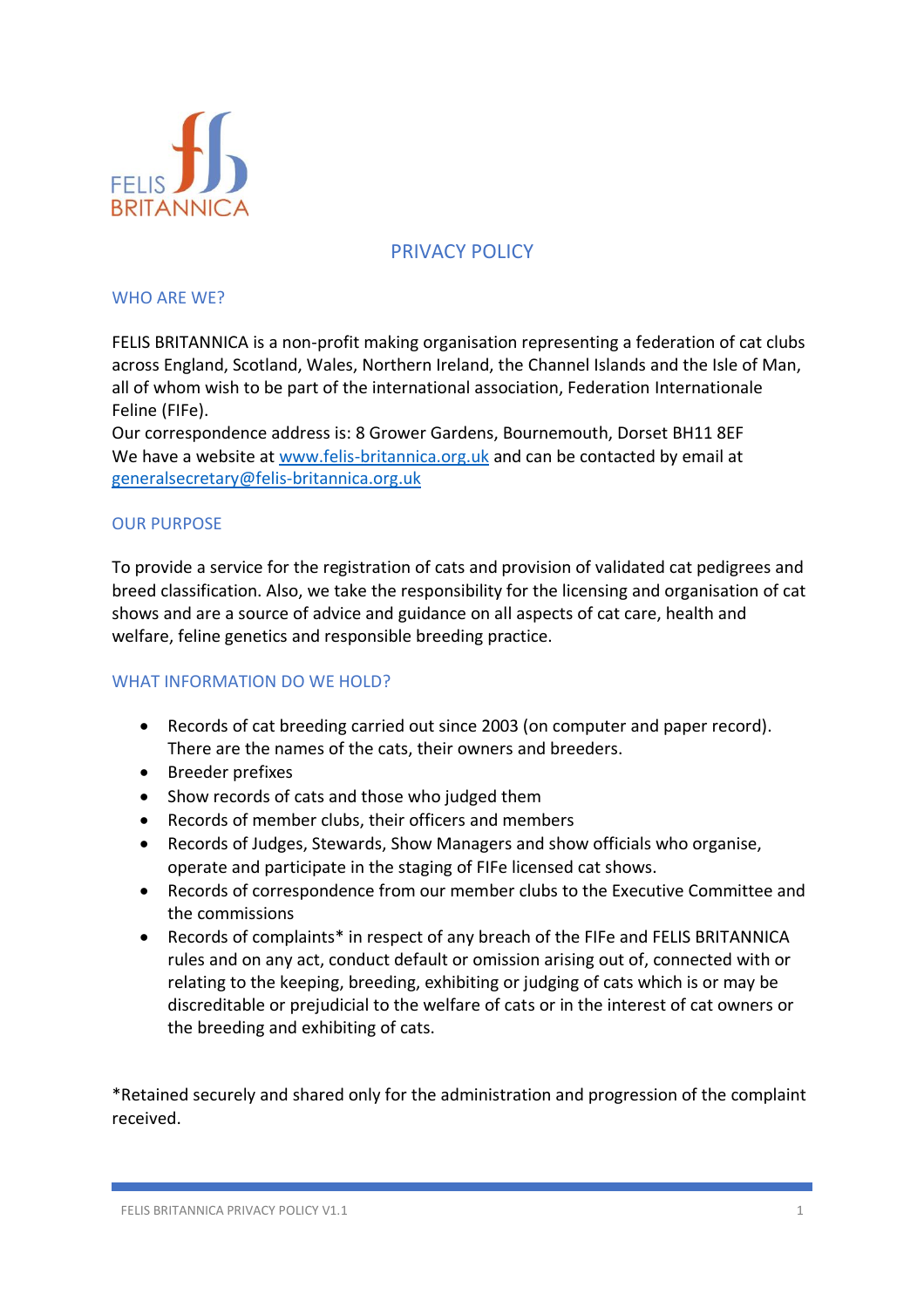Please note agreement to abide by the Rules is signed for with each show entry and each registration and / or transfer of ownership. Our legal basis for holding and processing this data is that without it we cannot carry out the functions and purpose of our organisation and provide the stated services to our members. Any person who withdraws as a member may request that their personal contact details are removed immediately.

## WHAT PERSONAL INFORMATION DO WE HOLD?

- Your title
- Your name (first and surname and any additional names or initials supplied)
- Your postal address
- Your telephone number (if supplied)
- Your email address (if supplied)
- Bank details (where provided at the point of transaction)
- Cats in your ownership, cats you have bred, cats you have shown
- Positions of responsibility held within FIFe and any other cat registries
- Minute reference and attendance record of meetings of the Executive Committee and Commissions
- Any other information we require to hold to comply with our Rules
- Any other information supplied by you for a particular purpose

We do not collect or hold any special category information such as personal medical records, sexual orientation or religious beliefs.

In processing member data FELIS BRITANNICA relies on the following legal bases:

- Where it is necessary for the performance of our contract with you
- Where it is necessary for compliance with our legal obligations
- Where it is necessary for the purposes of our organisational interests, which include maintaining direct, relevant and appropriate contact with our members to enable us to give them the best and relevant services and products, or
- Where you have given your consent for the processing of your personal data. (this last may be withdrawn at any time)

## RETENTION PERIODS

- All individual member information will be deleted once membership ceases
- Show records are retained for three years and then deleted
- Cat pedigree records will be retained indefinitely

## SHARING YOUR DATA

- There is transfer of information between Member Clubs and the central administration of FELIS BRITANNICA and FIFE as required by the Rules
- Companies we have a joint venture or agreement to co-operate with in partnership.
- In the event that we are legally obliged to do so